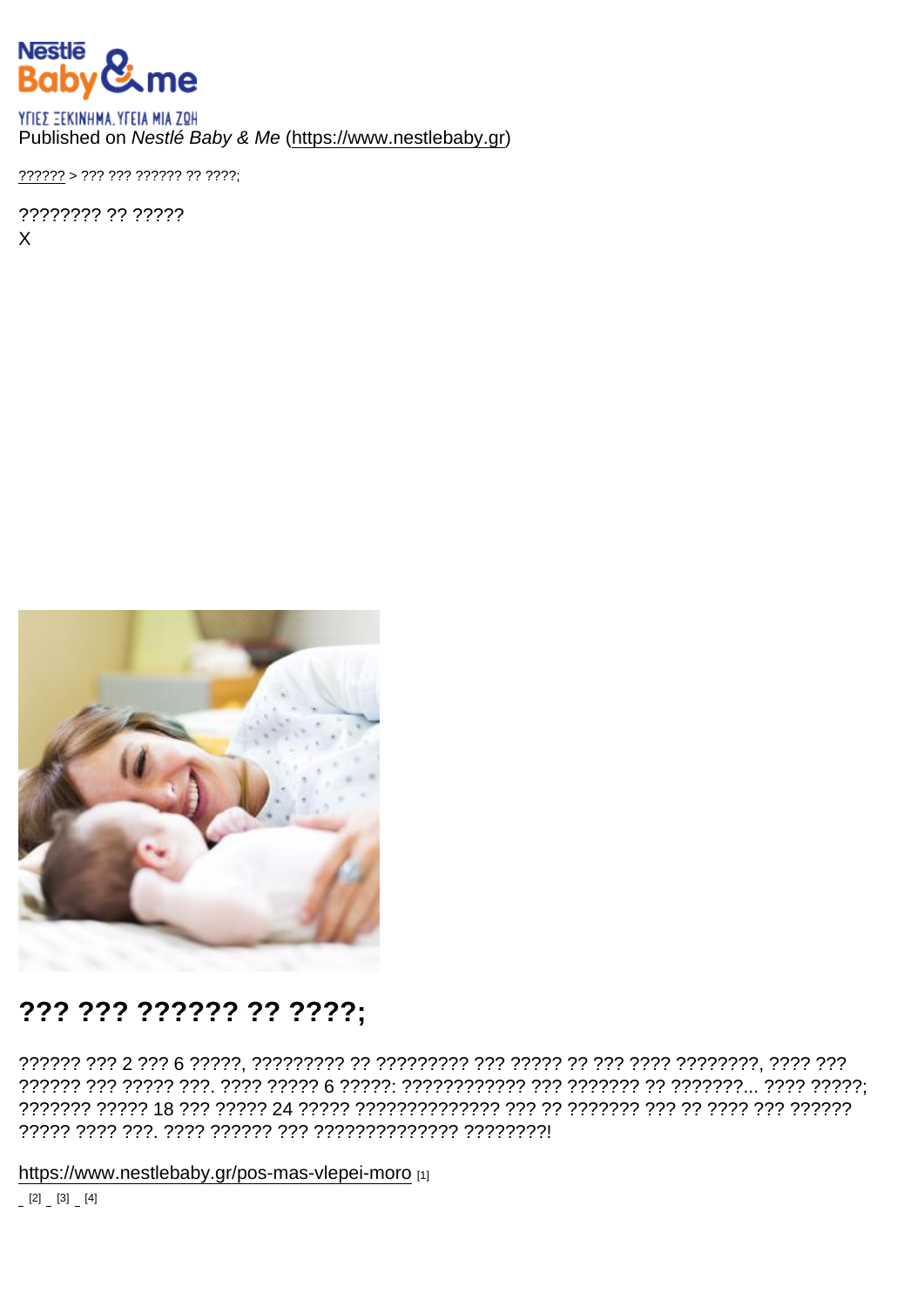## ??? ??? ?????? ?? ????;

???????, ??????????? 3rd, 2016

- 
- $\bullet$   $\frac{[5]}{?}$   $\frac{[7]}{?}$   $\frac{[7]}{?}$   $\frac{[11]}{?}$
- $\sqrt{77777772}$